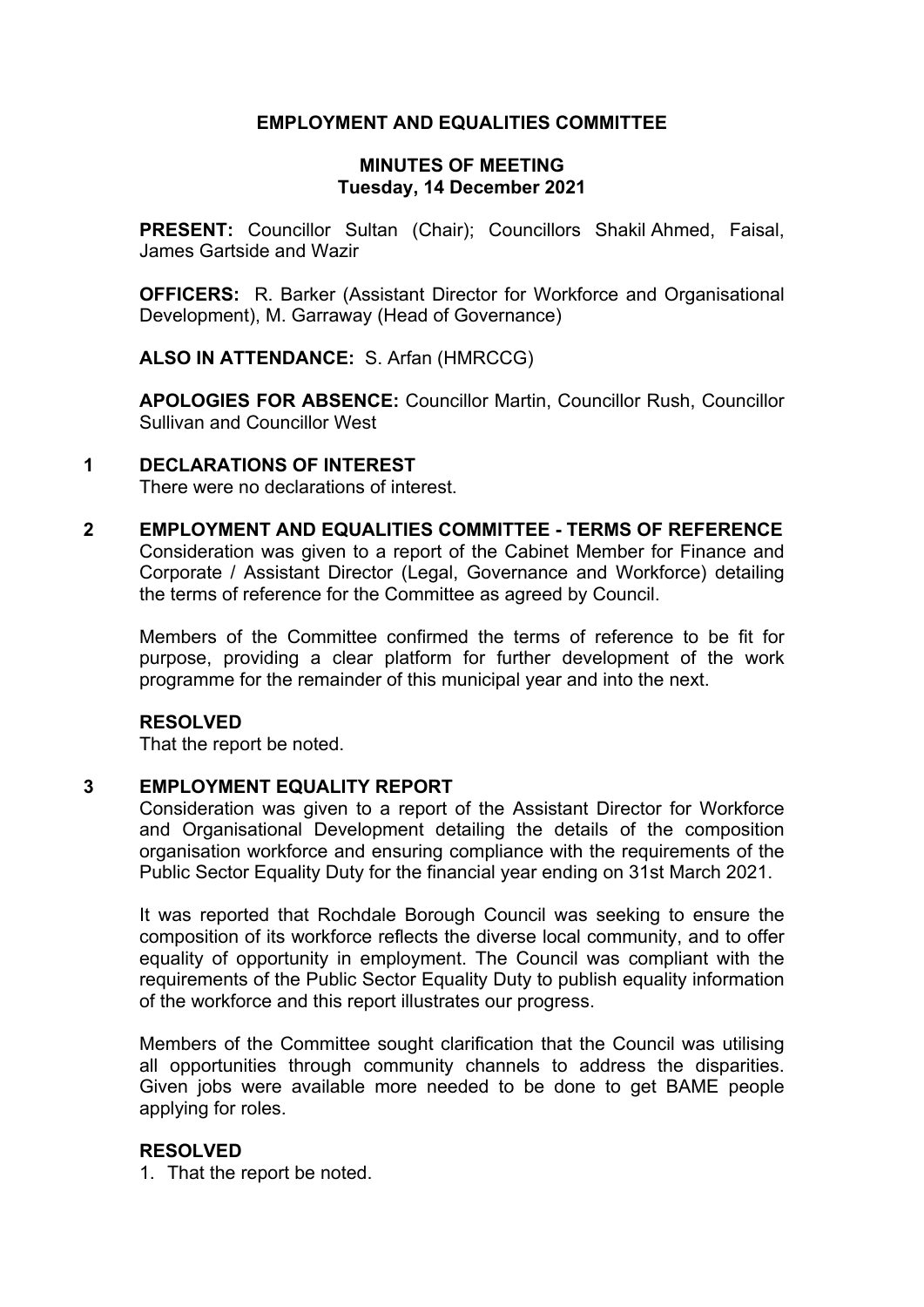2. That the Skills and Workforce team attend a future meeting of the Committee to detail the communication plan for promoting opportunities within the Council to potential BAME candidates.

## **4 GENDER PAY GAP**

Consideration was given to a report of the Assistant Director of Workforce and Organisational Development detailing the gender pay gap within the Council.

Rochdale Borough Council as a public authority is required under the Equality Act Regulations of 2017 to publish gender pay gap information relating to its employees by 30th March each year. For 2021 the date was changed to 5 October due to the continuing impact of COVID-19.

The report highlighted the difference in both the mean and median pay of full pay male and female employees expressed as a percentage; as well as the proportion of males and females employed in four quartile pay bands ranging from lower to upper as well as any differences in bonus pay.

It was reported that the gender pay gap data compared to previous years continued to improve, with the mean difference in pay between males and females improving from female pay being 1.58% less than male pay from last year to female mean pay being 1.42% higher than male mean pay this year. The median pay had also improved with there being no difference between male and female median pay last year to female median pay being 2.06% higher than male median pay this year. It was considered that this is due to the ongoing efforts to eradicate pay inequalities by continuing the use of job evaluation systems.

## **RESOLVED**

That the report be noted.

**5 JOINT EDI STRATEGY AND EQUALITY OBJECTIVES - UPDATE REPORT** Consideration was given to a report of the Assistant Director for Workforce and Organisational Development setting out the 18-month review of the Joint Equality, Diversity, and Inclusion Strategy for 2021.

At the heart of the strategy were five joint equality objectives; to reduce inequalities and improve outcomes, to embed equality and inclusion in our way of working and meet our statutory and mandatory requirements, to actively consult, engage, involve and communicate with our communities, to develop an inclusive and reflective leadership, workforce and culture and to improve access to information services and data collection and usage.

It was reported that Covid-19 had profoundly affected every aspect of lives and has disproportionately affected some people and communities more than others. The pandemic together had laid bare many of the deep-rooted structural inequalities.

#### **RESOLVED**

That the report be noted.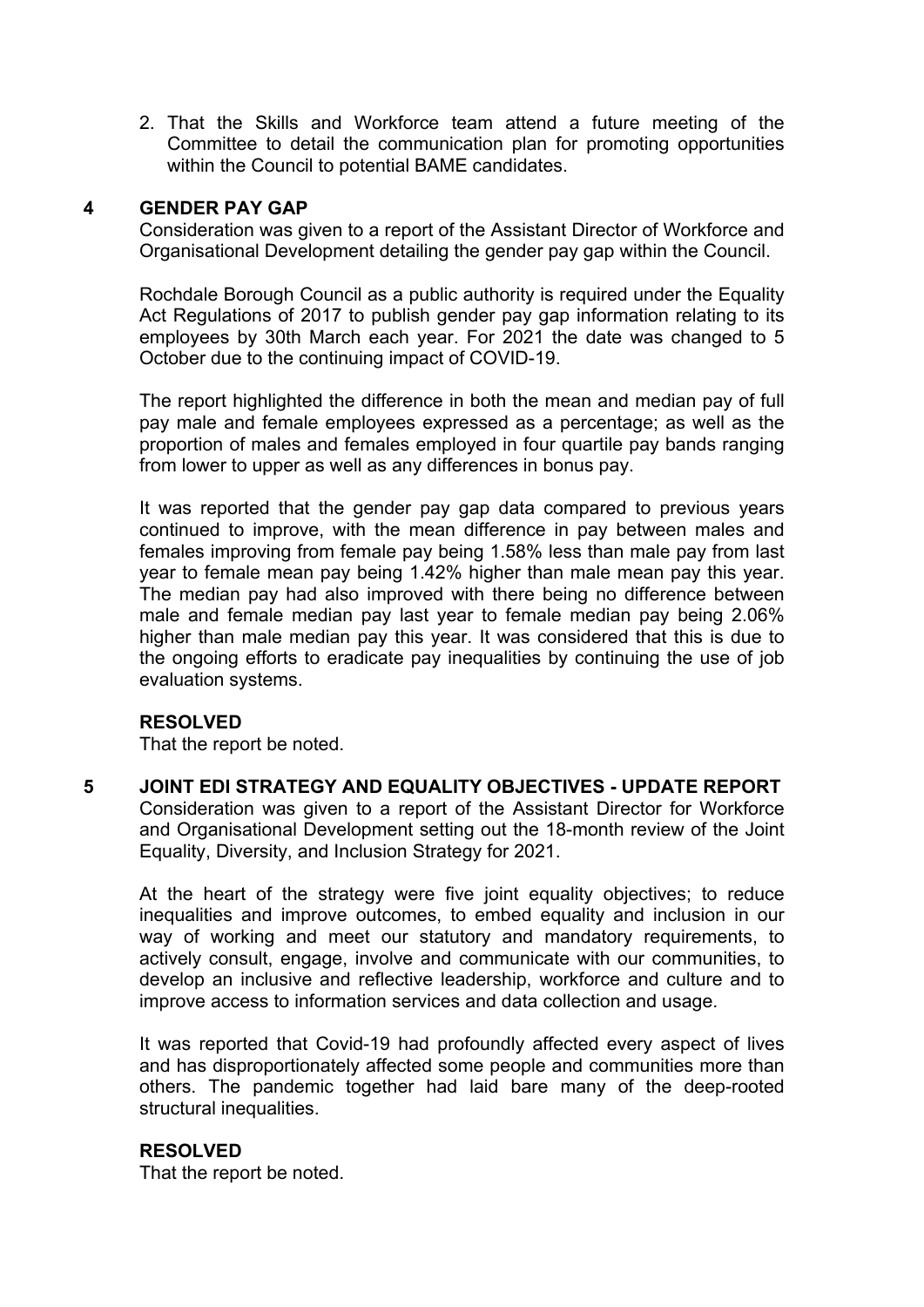# **6 JOINT WORKFORCE RACE EQUALITY REPORT**

Consideration was given to a report of the Assistant Director of Workforce and Organisational Development providing the second comprehensive joint report looking at 'Workforce Race Equality' (WRES) with findings for Rochdale Borough Council (RBC) and NHS Heywood Middleton and Rochdale Clinical Commissioning Group (NHS HMRCCG).

The report triangulated the data with thematic insights and proposed recommendations and coincided with a review of data and insights gathered by both organisations, key issues included:

- The Greater Manchester Workforce Race as a key data indicator returns for public sector organisations.
- The CCG's annual NHS Workforce Race Equality Standard (NHS WRES) data submission to NHS England and seventh WRES Report for Governing Body.
- Engagement with the Joint Black, Asian and Minority Ethnic Staff Network over 2021 and meeting the Public Sector Equality Duty, local Joint Equality Diversity and Inclusion strategy and Equality Objectives, along with a blueprint to look at other protected characteristics in the workplace.

It was reported that:

- RBC employed 3113 staff as of 31st March 2021, of which 12.3% are identified as Black, Asian and Minority Ethnic Staff, 83.9% White and 3.8% unknown (undeclared and incomplete data). This shows a 14% increase for staff employed, 0.8% increase of Black, Asian and Minority Ethnic Staff and % increase of white staff.
- HMRCCG employed 116 staff as of 31st March 2021(GM WRES; 108 NHS WRES). The number of the CCG staff was small when divided into different protected groups.
- The ethnic make-up of the staff in HMRCCG is 16.4% (GM WRES) Black Asian Minority Ethnic and had decreased by 1% from March 2020 when the CCG had 17.3% Black Asian Minority Ethnic.
- The non-voting Black Asian Minority Ethnic Governing Body membership had increased since March 2020 when it was 33.3 % to 36.4% and have percentage difference is 9.1% more than the overall CCG Black Asian Minority Ethnic workforce which is at 17.6% (NHS WRES).
- Subjective experience of some Black, Asian and Minority Ethnic Staff working in RBC and the CCG identifies themes including culture, bias, recruitment, career progression.

Following consideration of the information provided above it was recommended that each organisation should focus on:

- Improving data quality and data gaps and completeness.
- Reviewing disciplinary process and promoting the Dignity at Work Policy.